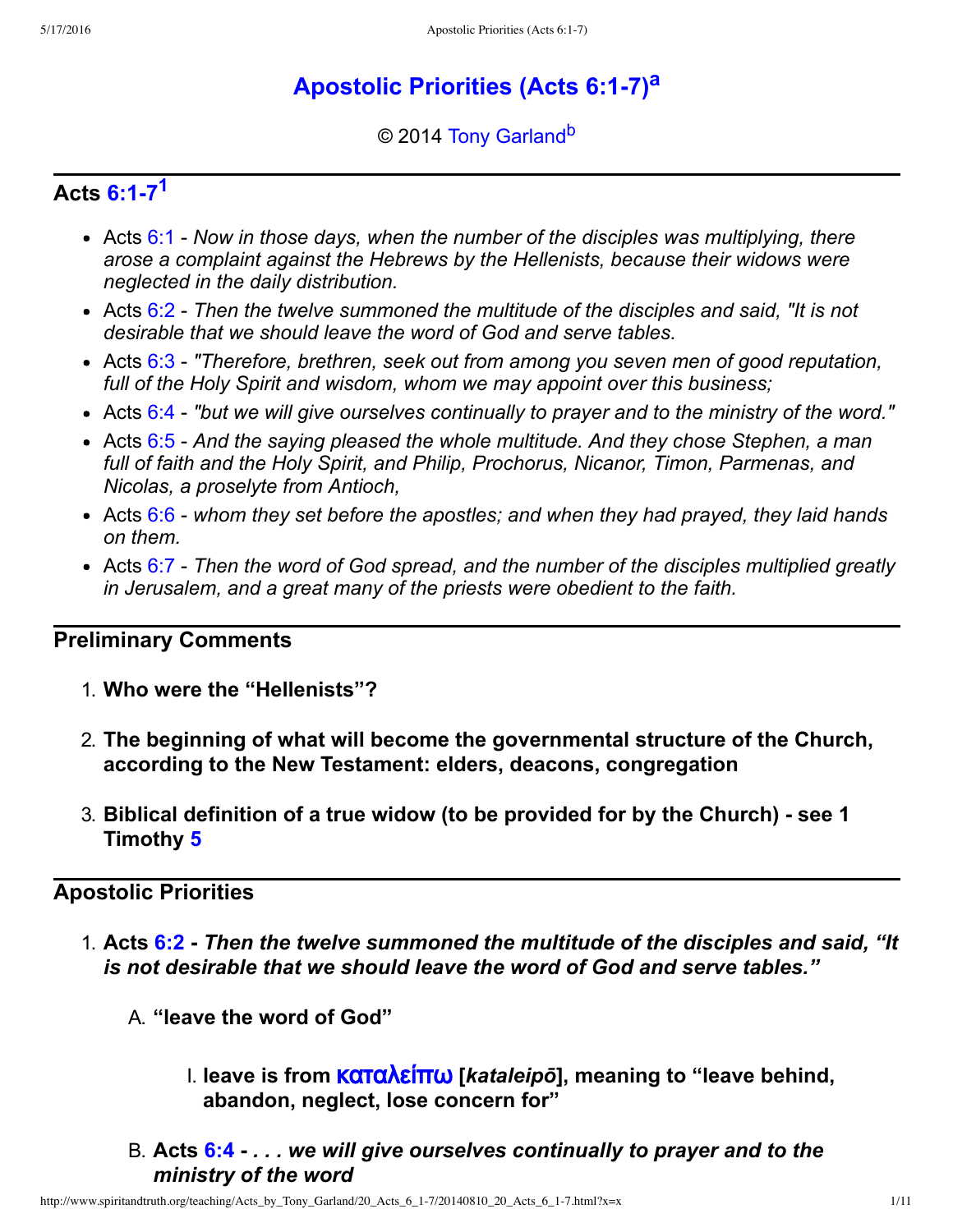I. "ministry" of the word =  $\delta$ **IαΚΟΥΙ΄Ο [***diakonia***]** 

- II. Elders are "deacons" (servants) too but they are serving with a **focus on God's Word**
- III. **"give ourselves continually to" =** [˭ˮˬ˰˧αˮ˱ˢˮέω](http://www.spiritandtruth.org/fontsu/index.htm) **[***proskartereō***], to stay close at hand, to associate closely with, to persevere in, to keep on with devotion, to serve personally with faithfulness**
	- a. **Paul wrote to Timothy,** *And the things that you have heard from me among many witnesses, commit these to faithful men who will be able to teach others also* **(2Ti. [2:2](http://www.spiritandtruth.org/bibles/nasb/b55c002.htm#2Ti._C2V2)).**
- C. **The Apostles, acting in what would come to be the role of Elders, desired to do works of service, but . . .**
	- I. **Time limitations would force them to choose between two good things: prayer and service of the Word vs. physical acts of service helping oversee the needs of the widows.**
	- II. **They would have to choose between that which was good and that which was best.**
	- III. **In reality, they were choosing between "two dimensions" of relationship: horizontal and vertical.**
- 2. **Two dimensions of relationship**
	- A. **Man-to-Man (and woman)**
	- B. **We can view Biblical Christianity as a cross with a vertical beam and a horizontal beam.**
	- C. **Christianity is out of balance when either direction is neglected**
	- D. Without the horizontal (man-to-man) relationship, Christianity tends toward **monasticism, often combined with elements of mysticism. It moves away from engaging the culture and loses its evangelistic purpose**
	- E. **Without the vertical (mantoGod) relationship, Christianity becomes just another philosophy promoting love for fellow man through social projects and involvements, also losing its evangelistic purpose**
	- F. **Just as with a cross,** *the horizontal beam depends upon the vertical beam*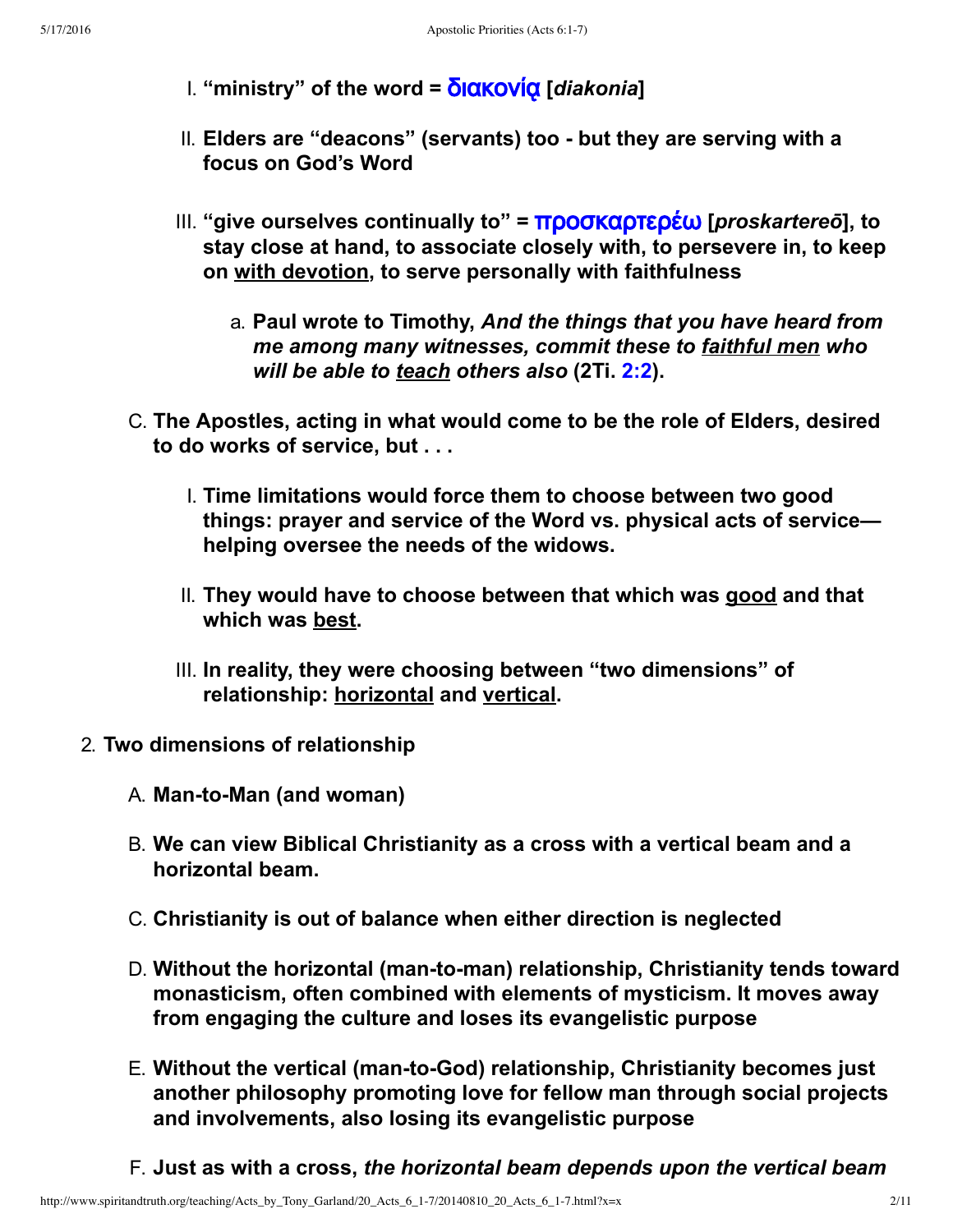*for support***! Without the vertical beam, the horizontal beam falls to the ground.**

- 3. **What did Jesus say about these two relational dimensions?**
	- A. **In Matthew [22:3640,](http://www.spiritandtruth.org/bibles/nasb/b40c022.htm#Mat._C22V36) a lawyer asks Jesus a question:** *"Teacher, which is the great commandment in the law?" Jesus said to him, "'You shall love the LORD your God with all your heart, with all your soul, and with all your mind.' This is the first and great commandment. And the second is like it: 'You shall love your neighbor as yourself.' On these two commandments hang all the Law and the Prophets."*
	- B. **Jesus identified a single, "first and great commandment," based upon Deuteronomy [6:5](http://www.spiritandtruth.org/bibles/nasb/b05c006.htm#Deu._C6V5)**
		- I. This is the vertical dimension: the relationship between man-and-**God:** *You shall love the LORD your God will all your heart, with all your soul, and with all your mind.*
		- II. **Interestingly, this "first and great commandment" makes** *no mention* **of one's obligation to fellow man!**
	- C. **The lawyer had asked Jesus to identify a single "great commandment" but, as was often the case, Jesus responded with more than what He was asked: He outlined two commandments. Why?**
		- I. **The second commandment is based on Leviticus [19:18](http://www.spiritandtruth.org/bibles/nasb/b03c019.htm#Lev._C19V18).**
		- II. **Jesus indicated that both commandments were needed in order to capture the heart of the teachings within the Law and Prophets (e.g., the entire known Scriptures at that time).**
		- III. **The Law and the Prophets, the teachings of the Old Testament,** *depend upon* **both dimensions of relationship. To focus exclusively upon one of the dimensions without the other is to omit important teaching from God's Word—to fall short of how God intends believers to walk as worshippers and witnesses in the world.**
	- D. **Not equal**
		- I. **Jesus referred to one command as first and the other as second: notice He did not say they were both of equal importance!**
		- II. **This same relative priority is evident within the ten commandments (Ex. [20\)](http://www.spiritandtruth.org/bibles/nasb/b02c020.htm#Ex._C20V1).**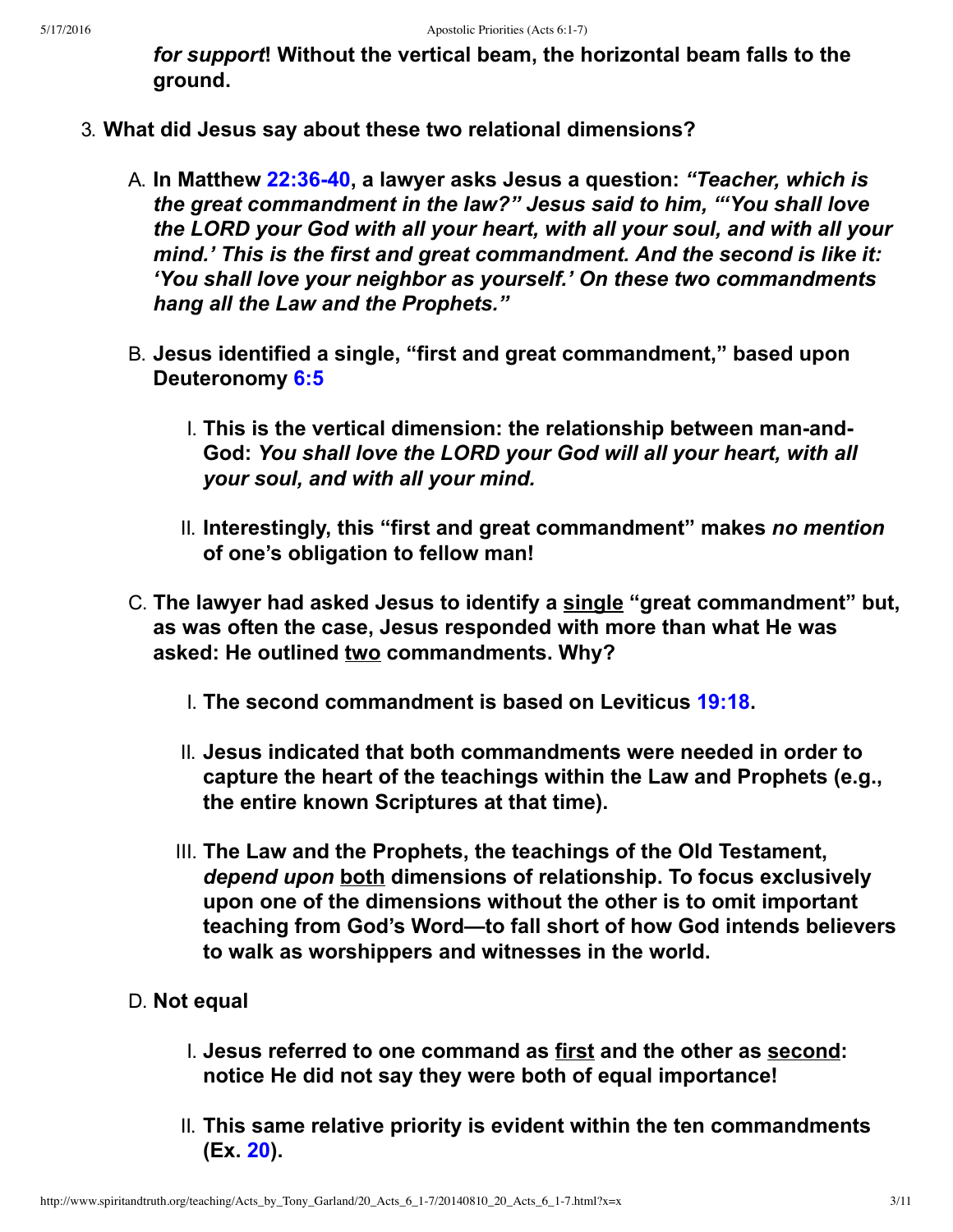## a. **Vertical dimension of relationship (man-to-God)**

- i.  $#1$ , God Alone (Ex.  $20:2-3$ )
- ii.  $#2$ , Representation of God (Ex.  $20:4-6$ )
- iii. #3, Name of God (Ex. [20:7\)](http://www.spiritandtruth.org/bibles/nasb/b02c020.htm#Ex._C20V7)
- iv. #4, Sabbath to God  $(Ex. 20.8-11)$

## b. **Horizontal dimension of relationship (man-to-man) : parents, neighbor, fellowman**

- i. #5, Honor Mother and Father, (Ex. [20:12](http://www.spiritandtruth.org/bibles/nasb/b02c020.htm#Ex._C20V12))
- ii. #6, Murder, (Ex. [20:13](http://www.spiritandtruth.org/bibles/nasb/b02c020.htm#Ex._C20V13))
- iii. #7, Adultery, (Ex. [20:14](http://www.spiritandtruth.org/bibles/nasb/b02c020.htm#Ex._C20V14))
- iv. #8, Steal, (Ex. [20:15\)](http://www.spiritandtruth.org/bibles/nasb/b02c020.htm#Ex._C20V15)
- v. #9, False Witness, (Ex. [20:16\)](http://www.spiritandtruth.org/bibles/nasb/b02c020.htm#Ex._C20V16)
- vi. #10, Covet, (Ex. [20:17\)](http://www.spiritandtruth.org/bibles/nasb/b02c020.htm#Ex._C20V17)
- III. **The first commandment, said Jesus, was of greater importance: it is the Christian's top priority!**
- IV. **Jesus said the foundation of correct living for believers is our relationship, first and foremost, with God.**
- V. **Only then, when that foundation is in established an maintained, are we to look horizontally: to ministry and evangelization involving fellow man.**
- VI. **Today's passage in Acts demonstrates that the Apostles understood and maintained this priority.**
	- a. **As leaders within the body of Christ, they placed a clear priority on their service in prayer and the Word above personal involvement meeting the practical needs of the widows.**
	- b. **Yet they also found a way to fulfill the practical ministry needs to the widows—even if they themselves were not directly involved.**
- E. **What have we learned so far?**
	- I. **The entire teaching of the Scriptures can be summarized by two commands involving others:**
		- a. **A vertical dimension concerning our relationship with God**
		- b. **A horizontal dimension concerning our relationship with fellowman**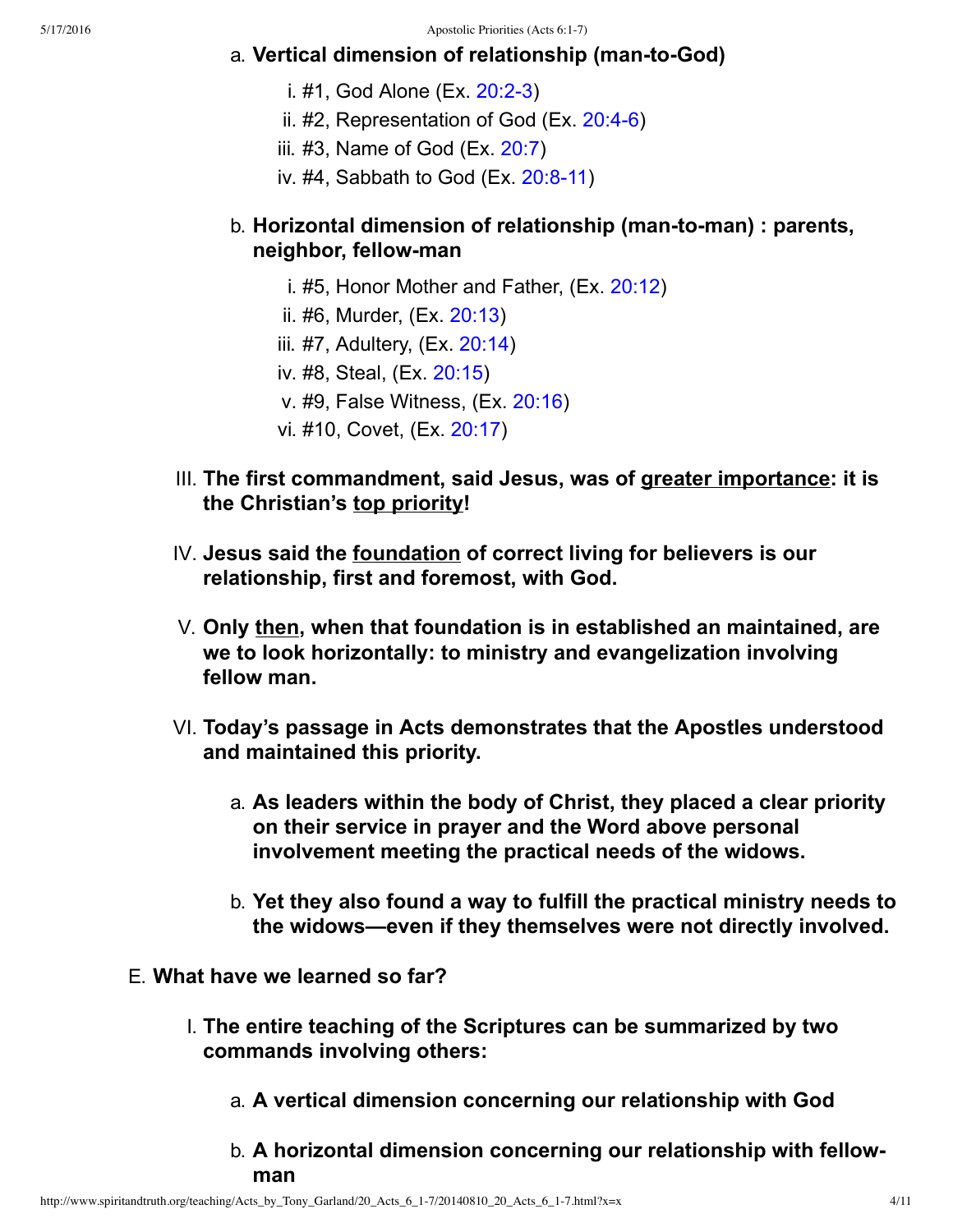- II. **If either command, and its associated relational dimension, is neglected, the result is no longer true Christianity as intended by God**
- III. **Even so, our primary focus must be on our ministry to God, rather than to man**
- IV. Christian living is about relationship, it is not a lone-ranger pursuit!
- 4. **When the lesser command eclipses the greater command**
	- A. **Although both relational dimensions are mandatory for biblical Christianity to remain true to God's intentions, recognizing and maintaining their relative priority is crucial!**
	- B. **What happens when a church, or Christianity as a whole, emphasizes the second command over the first command?**
		- I. **The horizontal relationship with fellowman is allowed to eclipse the vertical relationship with God.**
		- II. **Our Christian witness and practice then falls under the condemnation which Jesus gave the church at Ephesus, one of the seven churches of Asia:**
			- a. **Revelation [2:14](http://www.spiritandtruth.org/bibles/nasb/b66c002.htm#Rev._C2V1)** *To the angel of the church of Ephesus write, 'These things says He who holds the seven stars in His right hand, who walks in the midst of the seven golden lampstands: I know your works, your labor, your patience, and that you cannot bear those who are evil. And you have tested those who say they are apostles and are not, and have found them liars; and you have persevered and have patience, and have labored for My name's sake and have not become weary. Nevertheless I have this against you, that you have left your first love.*
	- C. **What causes churches, ministries and entire denominations to elevate their horizontal relationship with fellowman over their vertical relationship with God?**
		- I. **Physicality: we can see others, we can't see God Who is Spirit**
			- a. **We can directly see the result of our ministry to fellowman especially the appreciation we may receive as a result.**
			- b. **The response of people to our "good works" feeds our pride.**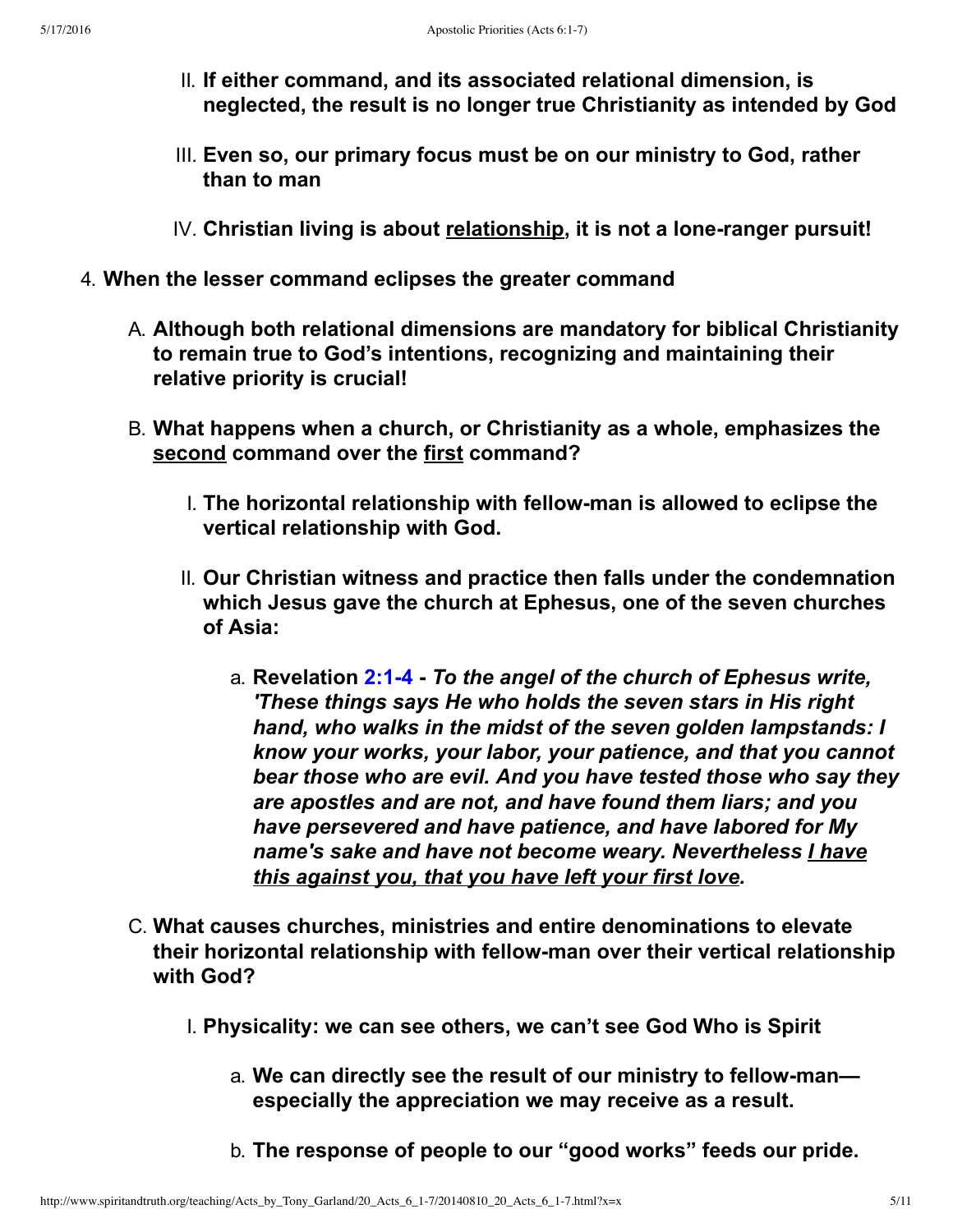- c. **Social works are accepted by and promoted by nearly all belief systems, regardless of significant differences in beliefs about God.**
- II. **Religion vs. relationship: confusing the relationship between faith and works (Jas. [2:1418](http://www.spiritandtruth.org/bibles/nasb/b59c002.htm#Jas._C2V14))**
	- a. **The NT indicates that our good works spring from our bornagain relationship with God (Jas. [2:1418](http://www.spiritandtruth.org/bibles/nasb/b59c002.htm#Jas._C2V14)).**
	- b. **Faith precedes Christian works and provides the "engine" motivating those works**
		- i. Ephesians 2:8-10 For by grace you have been saved through *faith, and that not of yourselves; it is the gift of God, not of works, lest anyone should boast. For we are His workmanship, created in Christ Jesus for good works, which God prepared beforehand that we should walk in them.*
		- ii. First, salvation through faith, then we walk in works.
	- c. **The attraction to works: a ministry which elevates works involving fellowman over relationship with God will often be seen as "good religion" by the world.**
	- d. **The emphasis on works will be misunderstood as the** *means* **by which one gains God's approval and ultimately wins acceptance into heaven.**
	- e. **This, in turn, confirms unbelievers in their selfrighteousness and becomes a stumbling block to their salvation, inhibiting or obscuring the true message of the gospel.**
- III. **Seeking the approval of men**
	- a. **When we elevate the horizontal relationship above the vertical, we will suppress that which is unpopular—downplaying hard, but essential truths concerning God.**
	- b. **The message of our inadequacy and lost condition before God is unpleasant and unpopular, not to mention the only way of salvation via the cross.[3](#page-10-2)**
	- c. **Accommodation of diverse views, rather than confrontation with narrow truths, will characterize our ministry.**

<span id="page-5-0"></span>The radicals of the 1960s have grown up and are now running the culture, and as a result, the Bible's exclusive and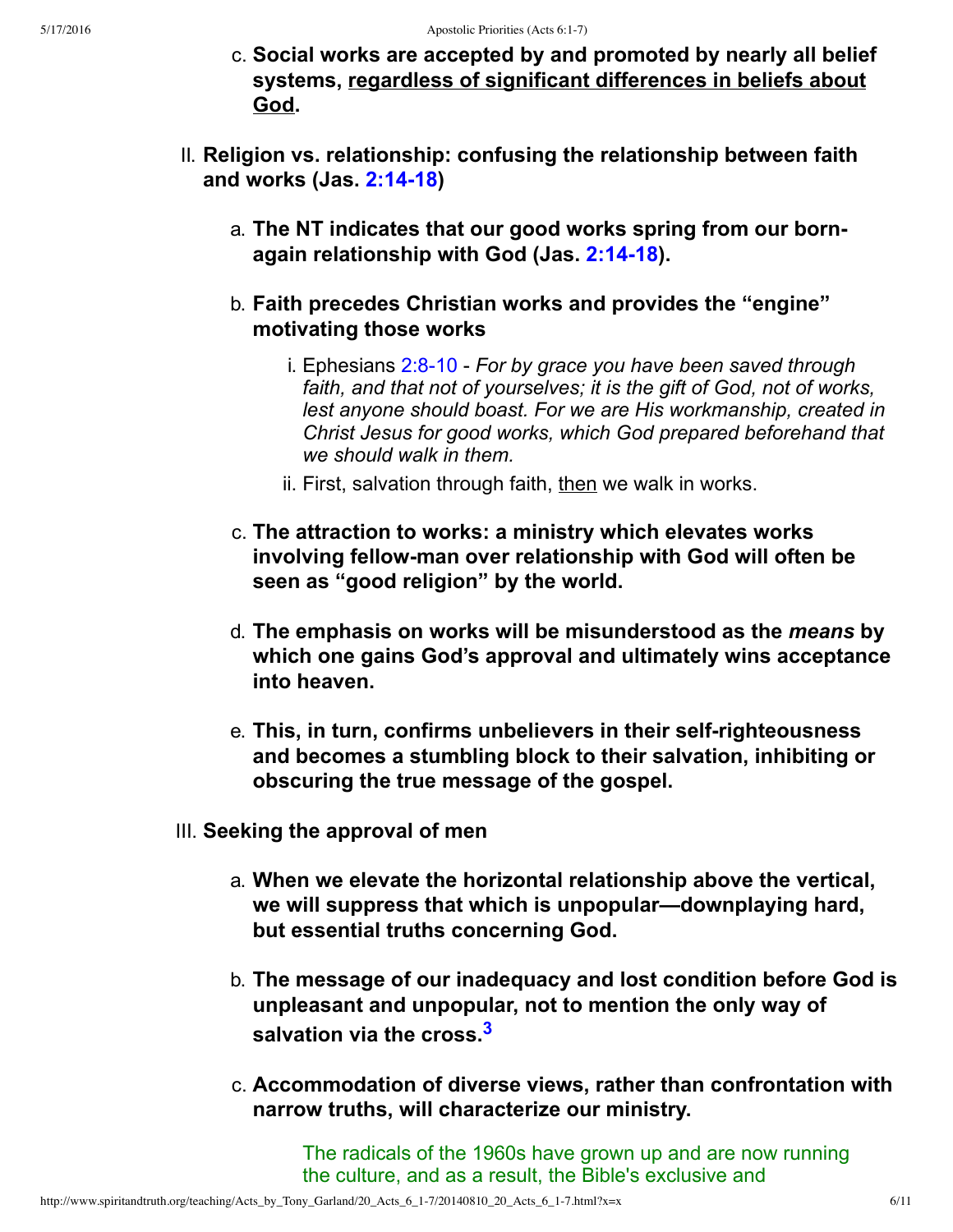<span id="page-6-0"></span>authoritative message is openly detested. Shocked that their fellow citizens are labeling them unloving and intolerant, and naively hoping to regain the cultural acceptance of a generation past, many evangelicals are hitching their wagon to the rising star of social involvement. Social action is safe. It avoids the scandal of the gospel. It allows churches to be active *and* to be accepted by the world.[4](#page-10-3)

## d. **We become "friends" of the world, thereby identifying with the enemies of God**

i. James [4:4](http://www.spiritandtruth.org/bibles/nasb/b59c004.htm#Jas._C4V4)  *Adulterers and adulteresses! Do you not know that friendship with the world is enmity with God? Whoever therefore wants to be a friend of the world makes himself an enemy of God.*

## e. **When our relational priorities are according to the NT and we maintain the vertical relationship above the horizontal, Jesus said we should expect scorn and persecution:**

i. John 15:19-20 - If you were of the world, the world would love its *own. Yet because you are not of the world, but I chose you out of the world, therefore the world hates you. Remember the word that I said to you, 'A servant is not greater than his master.' If they persecuted Me, they will also persecute you. . . .*

## 5. **Examples where social concerns (the horizontal relationship) have eclipsed pleasing God (the vertical relationship)**

## I. **Missions**

## a. **Focusing upon social justice and social action rather than personal evangelization.**

Evangelical missions in Africa is changing. Or more accurately, it has changed. In the past, the bulk of the theologically conservative missionaries in Africa came to do church planting and leadership training. No longer. Today many of the new missionaries being sent are focused on social relief, with the church tacked on as a theological addendum. By all appearances there has been a megashift in evangelical missions away from church planting and leadership training toward social justice or social action. . . . the West is currently sending primarily two kinds of missionaries to Africa: first, missionaries who are unprepared to truly help the African church—wonderful, compassionate, college-age girls who have come to do orphan care; and second, missionaries who are underprepared to help the African church—enthusiastic men or couples who are eager to lead mercy projects, but whose lack of theological training and ministry experience means that they can offer little help of real significance to the African church. The work they do is emotionally rewarding for the missionaries and for the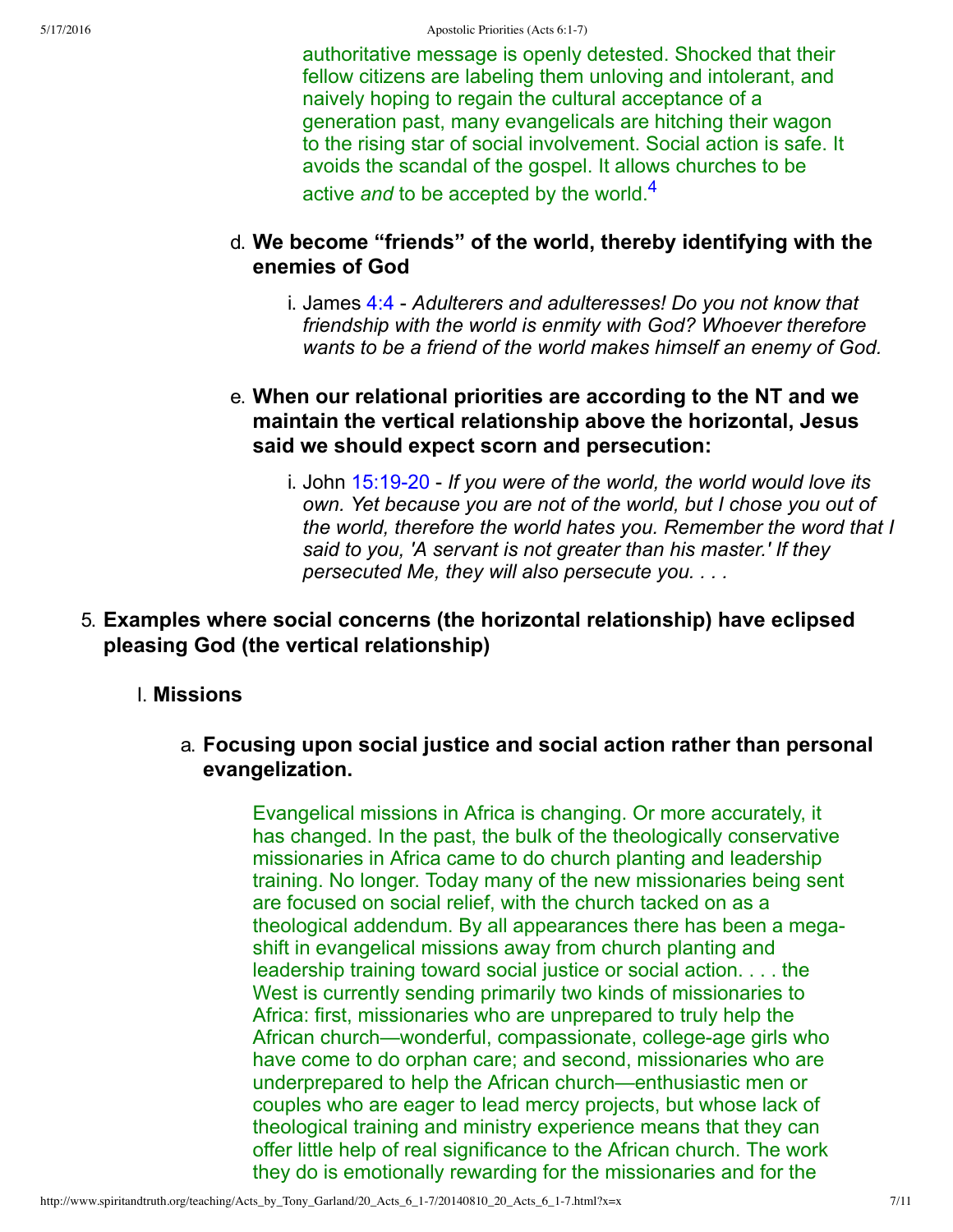<span id="page-7-0"></span>churches that send them. However, fewer and fewer of the kinds of missionaries who will make a long-term difference in Africa—Bible translators, church planters, and leadership trainers—are being sent<sup>[5](#page-10-4)</sup>

#### b. **World Vision**

In 1950, Dr Bob Pierce, an American evangelist and war correspondent during the Korean War, founded World Vision to provide emergency care for war orphans in Korea. More than 60 years later, Child Sponsorship has evolved into a child - focused development programme, enabling communities to participate in their own transformation to bring about lasting and sustainable <u>change</u>.<sup>[6](#page-10-5)</sup>

<span id="page-7-2"></span><span id="page-7-1"></span>World Vision is not an evangelical organisation and believes nobody should be coerced or manipulated into converting to Christianity.[7](#page-10-6)

- c. **World Vision's recent flipflop concerning acceptance of homosexual marriage.**
- II. **The homosexual agenda**
	- a. **Perverting God's design for marriage and the family**
	- b. **Denial of clearly-defined sexual sin**
	- c. **Elevating love/acceptance over truth**
	- d. **Following after the culture rather than confronting it with God's truth**
- III. **The feminist agenda**
	- a. **Denying God's intentional created distinctions between man and woman**
	- b. **Denying the distinct and complementarian roles of man and woman**
	- c. **Following after the culture rather than confronting it with God's truth**
- IV. The green agenda the perversion and hijacking of Biblical teaching **concerning dominion**
	- a. **Embracing evolution as God's mechanism for creation: man is merely** a more highly-evolved animal with responsibility to watch over the **lessevolved animals**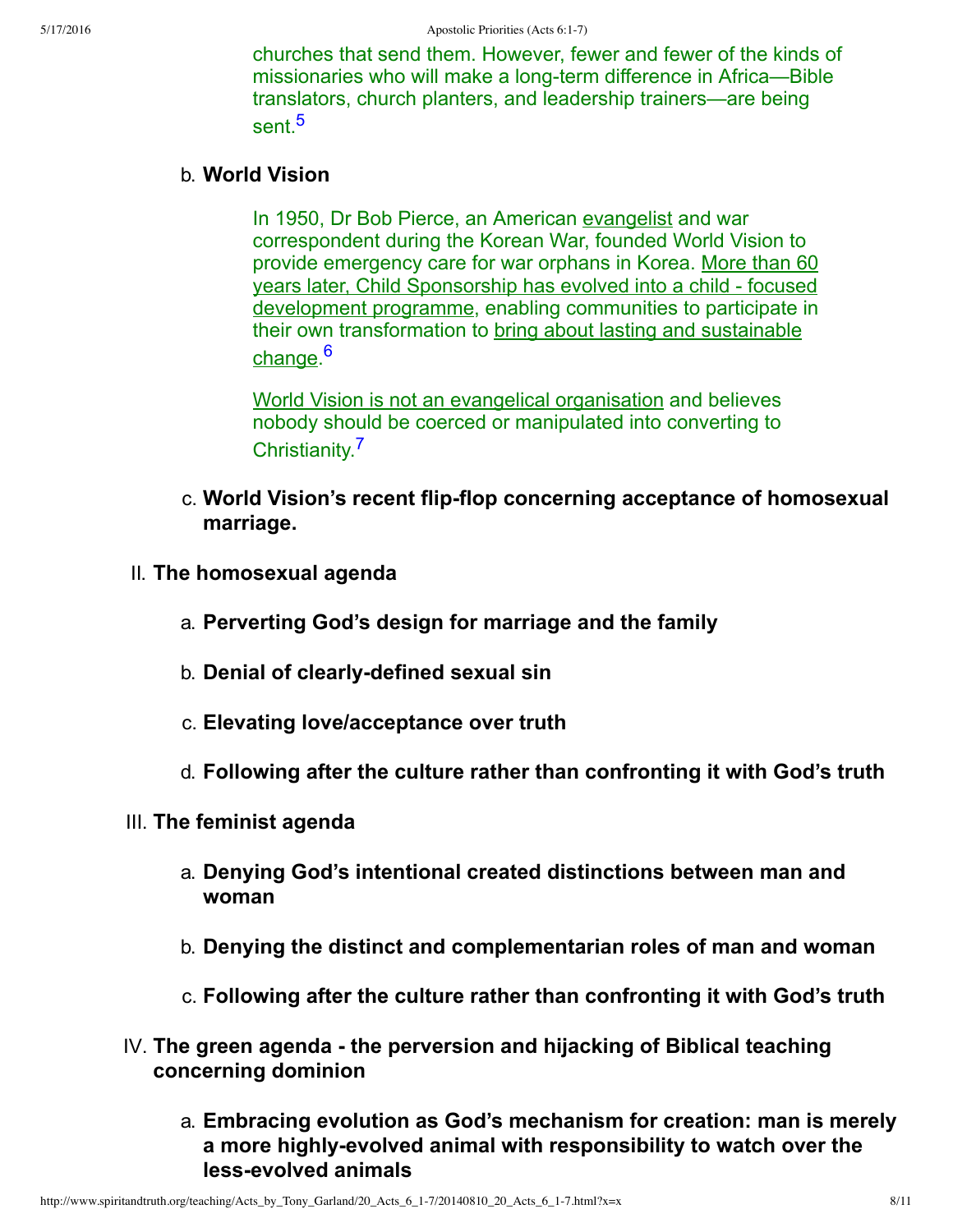## b. **The primary concern is the destruction of the earth because of environmental insensitivity[9](#page-10-7)**

<span id="page-8-1"></span><span id="page-8-0"></span>i. But Scripture indicates the land is truly defiled by unrighteous behavior and personal sin. For example, by the murdering of millions of innocent children at the hands of abortion on demand.<sup>[10](#page-10-8)</sup>

## c. **Concern for the temporal salvation of the earth rather than the eternal salvation of individuals from hell (a literal hell is often denied).**

"I consider the first Earth Day in 1970 my second birthday." . . . I reflected on my experience of that important day, "James Dator, then a political scientist with the University of Hawaii, spoke on campus about the future of the environment and the challenges facing us in the coming decade. It was easily the most disturbing presentation I had ever heard. It had never occurred to me that the future might be radically different from the present. This was the beginning of a process in which I was, quite literally, born again. The more I struggled with the issues Dator raised about sustainability and the growing inequality in society, the more his message became a call. These concerns have been the center of my life and ministry ever since. . . . As followers of Jesus Christ, we need to remind ourselves that the creator God has not lost control. Scripture's promise is that in Christ all things will be made whole, including God's good creation. Once we reconnect to a confident hope that God intends to restore creation instead of destroy it, we confront the question of how we can become more fully a part of this process of restoration. . . . Certainly a call to create simpler, more sustainable lives is part of it, but followers of Jesus aren't called to just do a simpler version of the American dream. We are called to reimagine it and reinvent it. Considering the broad spectrum of churches in North America, this will be a huge challenge. Unless we help these sincere believers examine some of their fundamental life assumptions, we will never be able to persuade most of them to make the changes that will be necessary. ... many of these good people not only contribute to our huge and growing carbon footprint, but participate in an extravagant expenditure of time and money on self-interested activities that could otherwise be invested in God's quiet conspiracy to transform our world.<sup>[11](#page-10-9)</sup>

<span id="page-8-3"></span><span id="page-8-2"></span>i. Notice the characteristic unwillingness to take Scriptural teaching concerning apostasy and a coming tribulation at face value.<sup>[13](#page-10-10)</sup>

## d. **Following after the culture rather than confronting it with God's truth**

## V. **Departure**

## a. **All-too-common theme: abandonment and even reversal of the**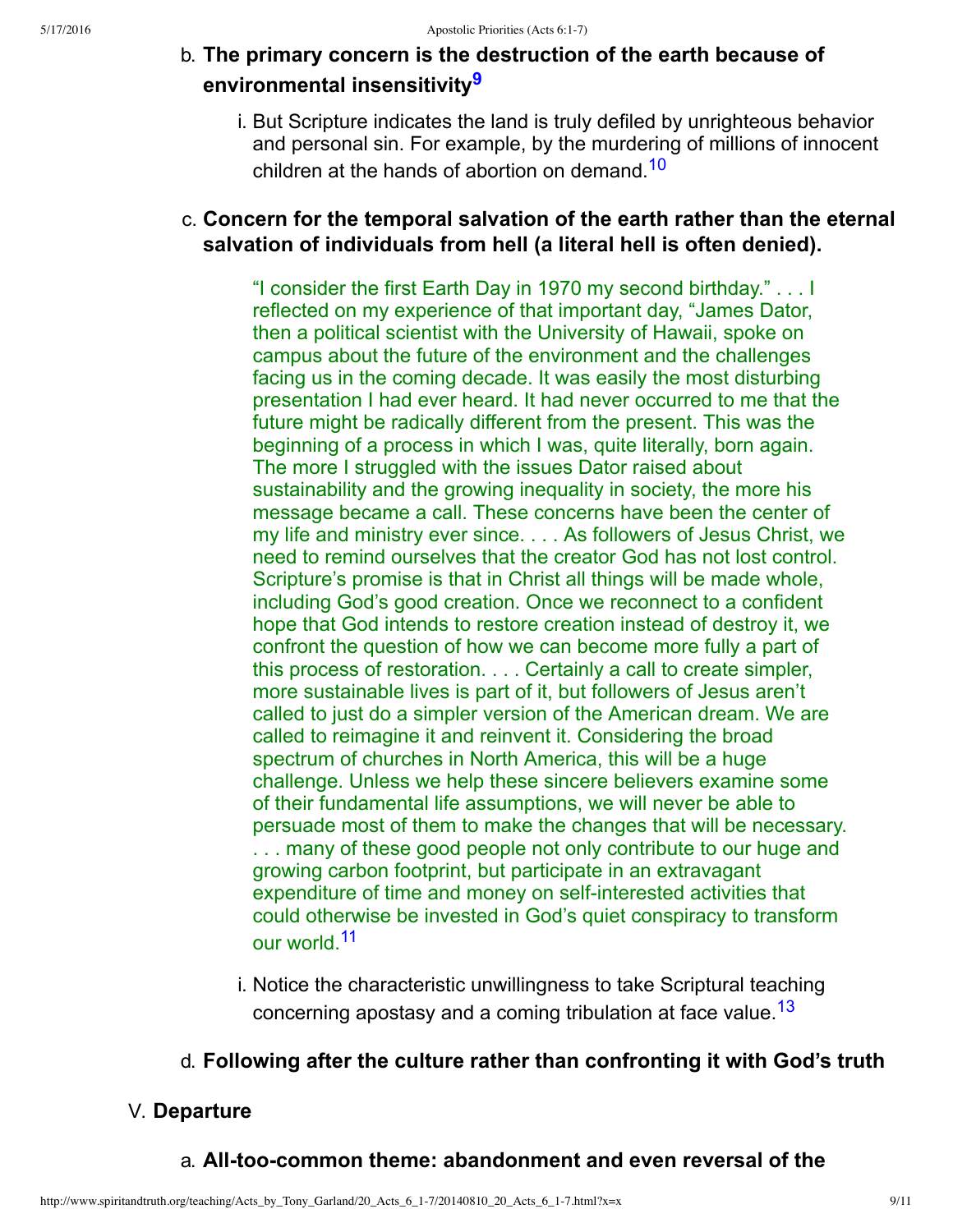**founder's core beliefs and priorities.**

- b. **Martin Luther (Lutheranism), John Knox (Presbyterianism), . . . Jesus!**
- c. **Departure from plain teachings of the faith =** *apostasy*

## **Application**

- 1. **The primary responsibility of elders within the Body of Christ is prayer and the service of God's Word.**
- 2. **Why? Because a proper understanding and of the meaning and priorities of Scripture is absolutely essential for the survival of true Christianity.**
- 3. **Without a solid doctrinal emphasis, the Church loses its foundation and devolves into "just another dogooder social institution."**
- 4. **Having lost its Christian distinctives, it no longer preaches the Word of Life: salvation of the individual through the cross.**
- 5. **This is the means by which God has established for transforming humanity: not through good works in and of themselves.**
- 6. **When the elders of a church leave God's Word to wait on tables—become more concerned with social work in the community than the preservation and teaching of doctrine—it is only a matter of time before that church joins the** prevailing cultural ebb-tide drifting downstream toward apostasy.
- 7. **Luke [18:8](http://www.spiritandtruth.org/bibles/nasb/b42c018.htm#Luke_C18V8)** *. . . when the Son of Man comes, will He really find faith on the earth?*



<span id="page-9-2"></span>[c](#page-10-11)

#### Endnotes:

- <span id="page-9-0"></span>[1.](#page-0-0) [NKJV](#page-10-12), Acts 5:12-42
- <span id="page-9-1"></span>[2.](#page-10-13) Ref-0164, Volume 15 Number [1](http://www.spiritandtruth.org/bibles/nasb/b04c001.htm#Num._C1V1) (Spring 2004), Donald E. Green, "The Folly of the Cross," 59-69, 68